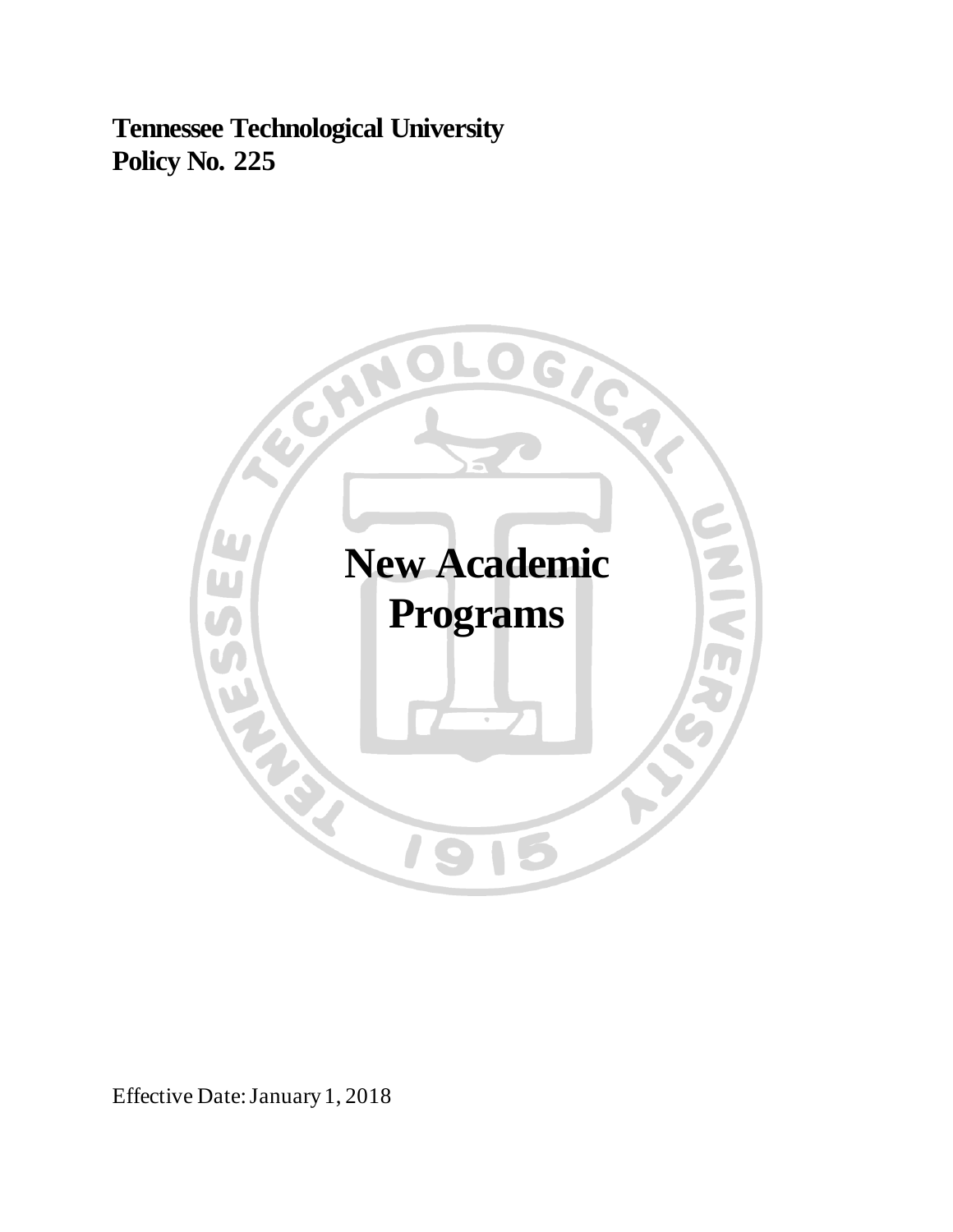**Policy No:** 225 **Policy Name:** New Academic Programs **Date Revised:** January 1, 2020

### **I. Purpose**

This policy establishes an approval process for new academic programs at Tennessee Tech, consistent with the corresponding policy (A1.0) of the Tennessee Higher Education Commission.

# **II. Review**

This policy will be reviewed every three years or whenever circumstances require review, whichever is earlier, by the Senior Associate Provost or the Associate Provost, with recommendations for revision presented to the Academic Council, University Assembly, and the Board of Trustees.

### **III. Policy/Procedure**

- **A.** Tennessee Tech hereby adopts THEC policy A1.0 (New Academic Programs: Approval Process), as may be amended from time to time.
- **B.** THEC has the statutory responsibility to review and approve new academic programs. As outlined in THEC Policy A1.0, the process in developing a new academic program in excess of 24 semester credit hours includes the following essential steps:
	- **1.** Letter of Notification (LON)
	- **2.** Evaluation of LON
	- **3.** New Academic Program Proposal (NAPP)
	- **4.** External Judgment
	- **5.** Post-External Judgment and THEC Action
	- **6.** Institutional Governing Board
	- **7.** Commission Action
- **C.** Any proposals for new academic programs made pursuant to this policy must also comply with TTU Policy 221 (Substantive Change).
- **D.** Preparation and Submission of Letter of Notification
	- **1.** The academic unit requesting the new academic program shall prepare a Letter of Notification (LON) that includes all items listed on *THEC LON Checklist.*
		- **a.** The LON must address the criteria for review as outlined in THEC Policy 1.0, Section 1.0.2A1 and 1.0.2A2 a
		- **b.** The LON must include a feasibility study that addresses the following criteria:
			- **1)** Student Interest for the proposed academic program
			- **2)** Local and Regional Need/Demand
			- **3)** Employer Need/Demand
			- **4)** Future Sustainable Need/Demand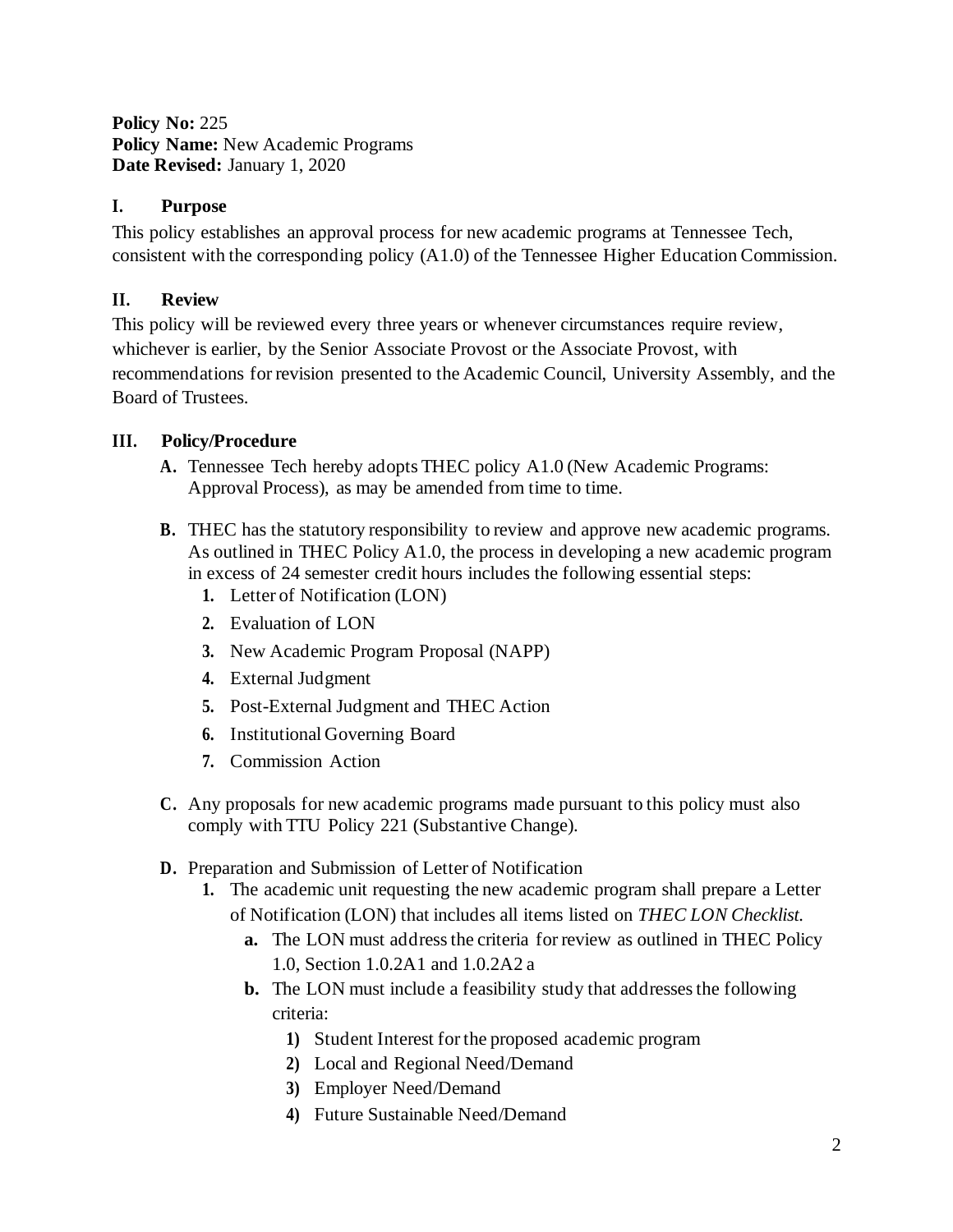- **c.** The feasibility study shall be conducted by people with expertise in economics/labor analysis outside the academic unit. The academic unit can contact the Office of the Provost for assistance.
- **d.** The academic unit shall send the LON to the college dean and the Provost's Office for review and approval.
- **2.** The Provost's Office will send the approved LON to the Tennessee Tech Board of Trustees (Board) for review and approval.
- **3.** After the Board's approval, the Provost's Office will submit to THEC the LON with the following documents for the proposed new academic program:
	- **a.** Tennessee Tech Cover Form with appropriate signatures
	- **b.** The Feasibility Study
	- **c.** A letter from the Tennessee Tech President signifying support from the Board
	- **d.** Timeline for development and implementation
	- **e.** THEC Financial Projection Form
- **E.** Upon receiving THEC's approval of the Letter of Notification, the academic unit requesting the new program shall prepare a New Academic Program Proposal (NAPP). A New Academic Program Proposal must undergo institutional approval processes at Tennessee Tech.
	- **1.** The NAPP should complement the LON by addressing the following criteria in the NAPP Checklist (THEC A1.0):
		- **a.** Curriculum
		- **b.** Academic Standards
		- **c.** Program Enrollment and Graduates
		- **d.** Equity
		- **e.** Administrative Structure
		- **f.** Faculty Resources
		- **g.** Library and Information Technology Resources
		- **h.** Support Resources
		- **i.** Facilities and Equipment
		- **j.** Marketing and Recruitment
		- **k.** Assessment/Evaluation
		- **l.** Accreditation
		- **m.** Funding
	- **2.** An academic unit requesting a new academic program must submit the NAPP to the following offices/committees, as appropriate, for review and approval within Tennessee Tech:
		- **a.** Departmental faculty
		- **b.** College curriculum committee and College dean or his/her designee
		- **c.** University Curriculum Committee (if undergraduate level) or Graduate Studies Executive Committee (if graduate level)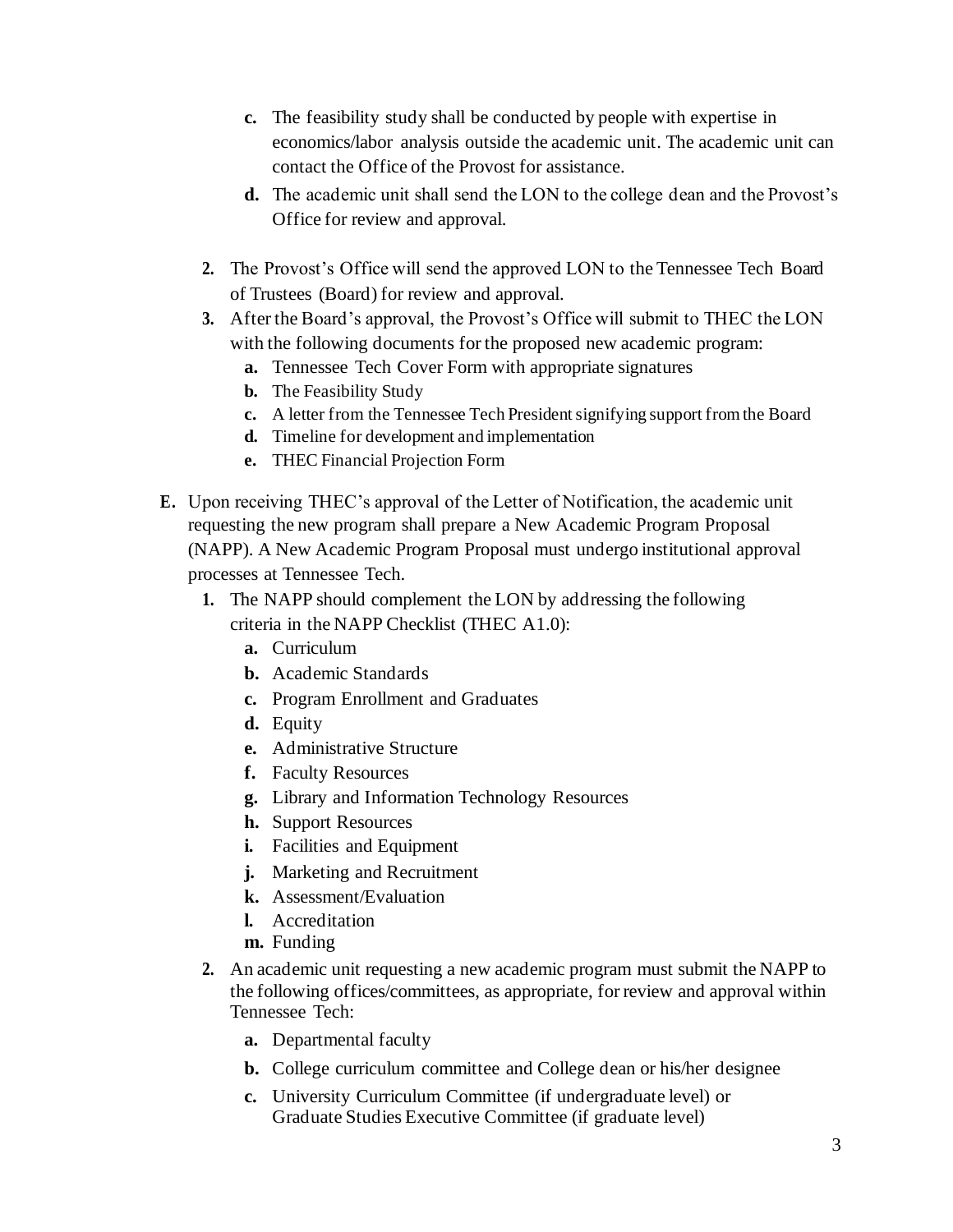- **d.** Academic Council
- **e.** Provost and Vice President for Academic Affairs
- **3.** The Provost's Office will send the approved NAPP and a TTU Cover Letter with appropriate signatures to THEC for review and approval.
- **F .** External Judgment
	- **1.** External consultants may be required for baccalaureate and graduate programs. THEC staff will determine if a review by an external authority is required before framing a recommendation to the Commission.
	- **2.** The unit and college requesting the new program will be asked to propose a list of potential external reviewers. Individuals used in the development stage as external consultants may not serve as external reviewers. The criteria for potential external reviewers are outlined in THEC Policy A1.0.
	- **3.** THEC will notify Tennessee Tech or the Board of the selected reviewer(s) and provide a list of questions for the external reviewer(s) to address during the review. Tennessee Tech may add questions to the THEC review questions.
	- **4.** Reviewer(s) must provide concurrently a written report in response to the questions to Tennessee Tech and THEC staff within 30 days of the site visit.
	- **5.** Tennessee Tech will be responsible for inviting the external reviewer(s), all scheduling, expenses, and contracting with the external reviewers.
- **G.** Post-External Judgment and THEC Action
	- **1.** Within 30 days of receipt of the external review, Tennessee Tech must propose to THEC solutions for all issues identified by the reviewer(s).
	- **2.** Based on the proposed revisions, THEC will choose one of three determinations:
		- **a.** Support
		- **b.** Not support
		- **c.** Defer Support

The description of each action is outlined in THEC A1.0.

- **H.** Institutional Governing Board Action
	- **1.** Upon determination by THEC that a proposed academic program will be supported for approval by the THEC Commission, the Provost's Office will submit the NAPP to the Board of Trustees for approval.
	- **2.** After Board approval, the Provost's office will submit the record of board approval to THEC and submit a request to THEC Executive Director that the proposed program be placed on the earliest possible Commission agenda.

# **IV. Interpretation**

The Provost or his/her designee has the final authority to interpret the terms of this policy.